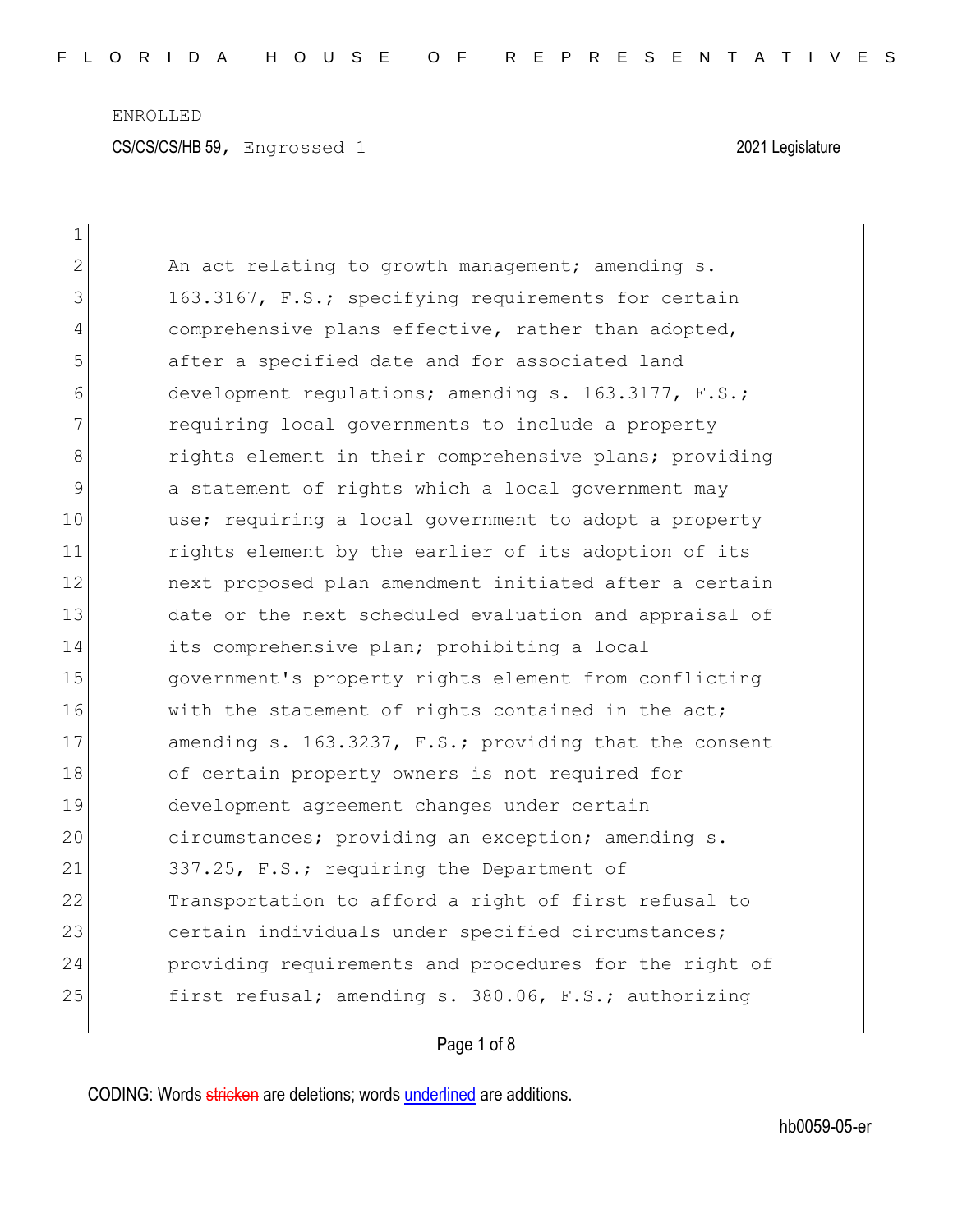ENROLLED

CS/CS/CS/HB 59, Engrossed 1 2021 Legislature

26 certain developments of regional impact agreements to 27 be amended under certain circumstances; providing 28 retroactive applicability; providing a declaration of 29 important state interest; providing an effective date. 30 31 Be It Enacted by the Legislature of the State of Florida: 32 33 Section 1. Subsection (3) of section 163.3167, Florida 34 Statutes, is amended to read: 35 163.3167 Scope of act. 36 (3) A municipality established after the effective date of 37 this act shall, within 1 year after incorporation, establish a  $38$  local planning agency, pursuant to s. 163.3174, and prepare and 39 adopt a comprehensive plan of the type and in the manner set out 40 in this act within 3 years after the date of such incorporation. 41 A county comprehensive plan is controlling until the 42 municipality adopts a comprehensive plan in accordance with this 43 act. A comprehensive plan for a newly incorporated municipality 44 which becomes effective adopted after January 1, 2016 2019, and 45 all land development regulations adopted to implement the 46 comprehensive plan must incorporate each development order 47 existing before the comprehensive plan's effective date, may not 48 impair the completion of a development in accordance with such 49 existing development order, and must vest the density and 50 intensity approved by such development order existing on the

Page 2 of 8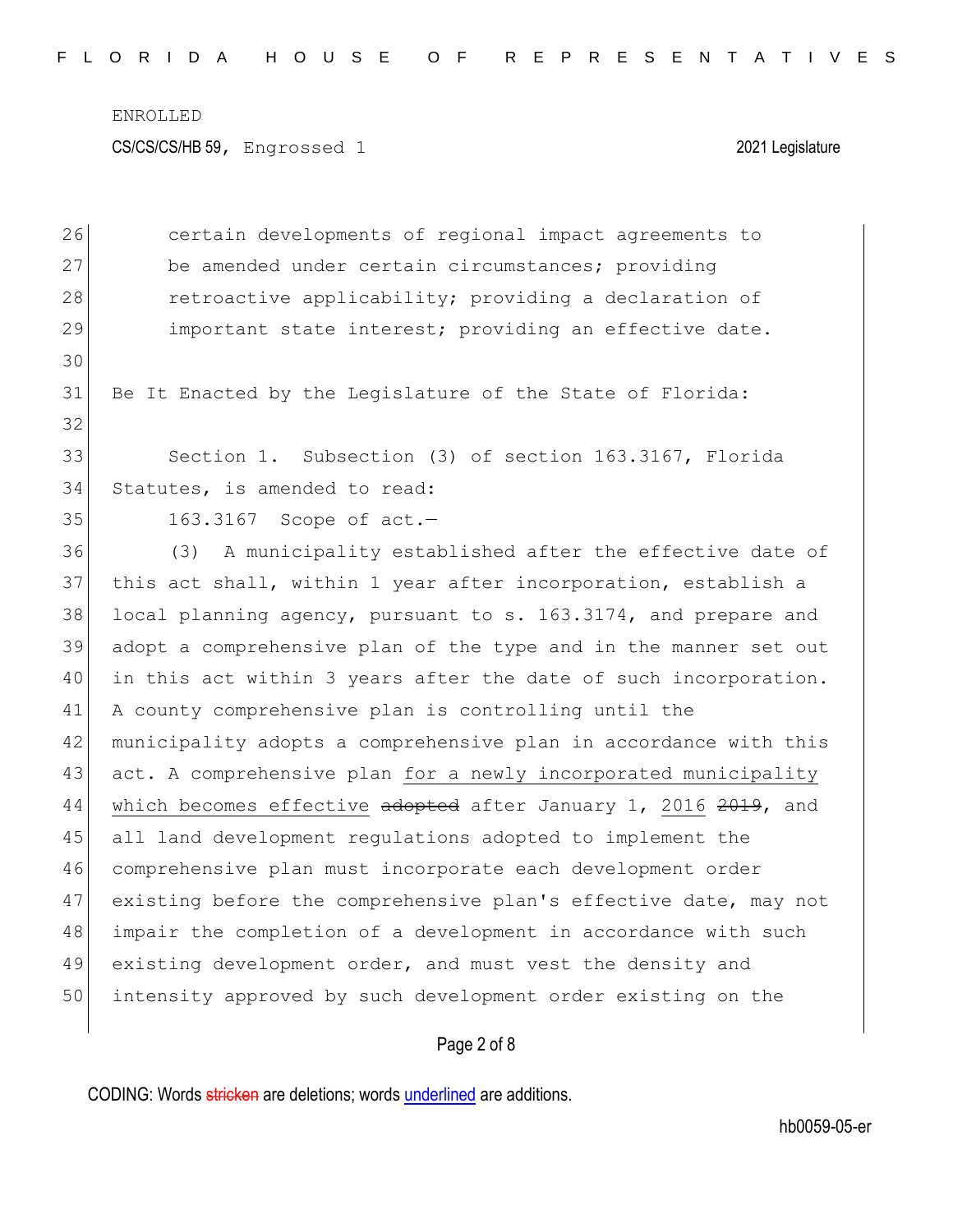| 51 | effective date of the comprehensive plan without limitation or  |
|----|-----------------------------------------------------------------|
| 52 | modification.                                                   |
| 53 | Section 2. Paragraph (i) is added to subsection (6) of          |
| 54 | section 163.3177, Florida Statutes, to read:                    |
| 55 | 163.3177 Required and optional elements of comprehensive        |
| 56 | plan; studies and surveys.-                                     |
| 57 | (6)<br>In addition to the requirements of subsections $(1)$ -   |
| 58 | (5), the comprehensive plan shall include the following         |
| 59 | elements:                                                       |
| 60 | (i)1. In accordance with the legislative intent expressed       |
| 61 | in ss. 163.3161(10) and 187.101(3) that governmental entities   |
| 62 | respect judicially acknowledged and constitutionally protected  |
| 63 | private property rights, each local government shall include in |
| 64 | its comprehensive plan a property rights element to ensure that |
| 65 | private property rights are considered in local decisionmaking. |
| 66 | A local government may adopt its own property rights element or |
| 67 | use the following statement of rights:                          |
| 68 |                                                                 |
| 69 | The following rights shall be considered in local               |
| 70 | decisionmaking:                                                 |
| 71 |                                                                 |
| 72 | The right of a property owner to physically<br>$\perp$ .        |
| 73 | possess and control his or her interests in the                 |
| 74 | property, including easements, leases, or mineral               |
| 75 | rights.                                                         |
|    |                                                                 |

Page 3 of 8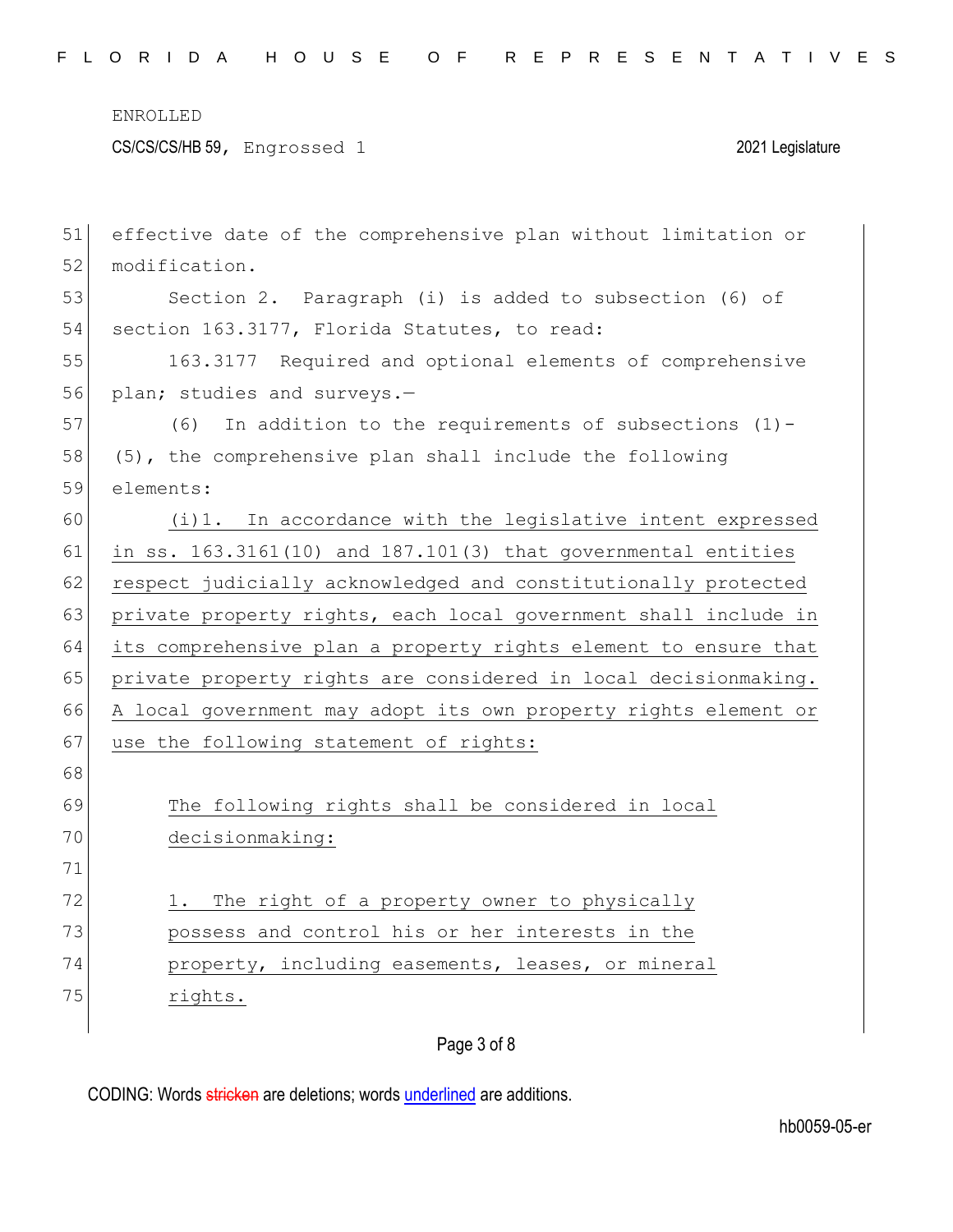ENROLLED

CS/CS/CS/HB 59, Engrossed 1 2021 Legislature

| 76  |                                                                    |
|-----|--------------------------------------------------------------------|
| 77  | 2.<br>The right of a property owner to use, maintain,              |
| 78  | develop, and improve his or her property for personal              |
| 79  | use or for the use of any other person, subject to                 |
| 80  | state law and local ordinances.                                    |
| 81  |                                                                    |
| 82  | 3. The right of the property owner to privacy and to               |
| 83  | exclude others from the property to protect the                    |
| 84  | owner's possessions and property.                                  |
| 85  |                                                                    |
| 86  | 4. The right of a property owner to dispose of his or              |
| 87  | her property through sale or gift.                                 |
| 88  |                                                                    |
| 89  | 2. Each local government must adopt a property rights              |
| 90  | element in its comprehensive plan by the earlier of the date of    |
| 91  | its adoption of its next proposed plan amendment that is           |
| 92  | initiated after July 1, 2021, or the date of the next scheduled    |
| 93  | evaluation and appraisal of its comprehensive plan pursuant to     |
| 94  | s. 163.3191. If a local government adopts its own property         |
| 95  | rights element, the element may not conflict with the statement    |
| 96  | of rights provided in subparagraph 1.                              |
| 97  | Section 3. Section 163.3237, Florida Statutes, is amended          |
| 98  | to read:                                                           |
| 99  | 163.3237 Amendment or cancellation of a development                |
| 100 | agreement. - A development agreement may be amended or canceled by |
|     | Page 4 of 8                                                        |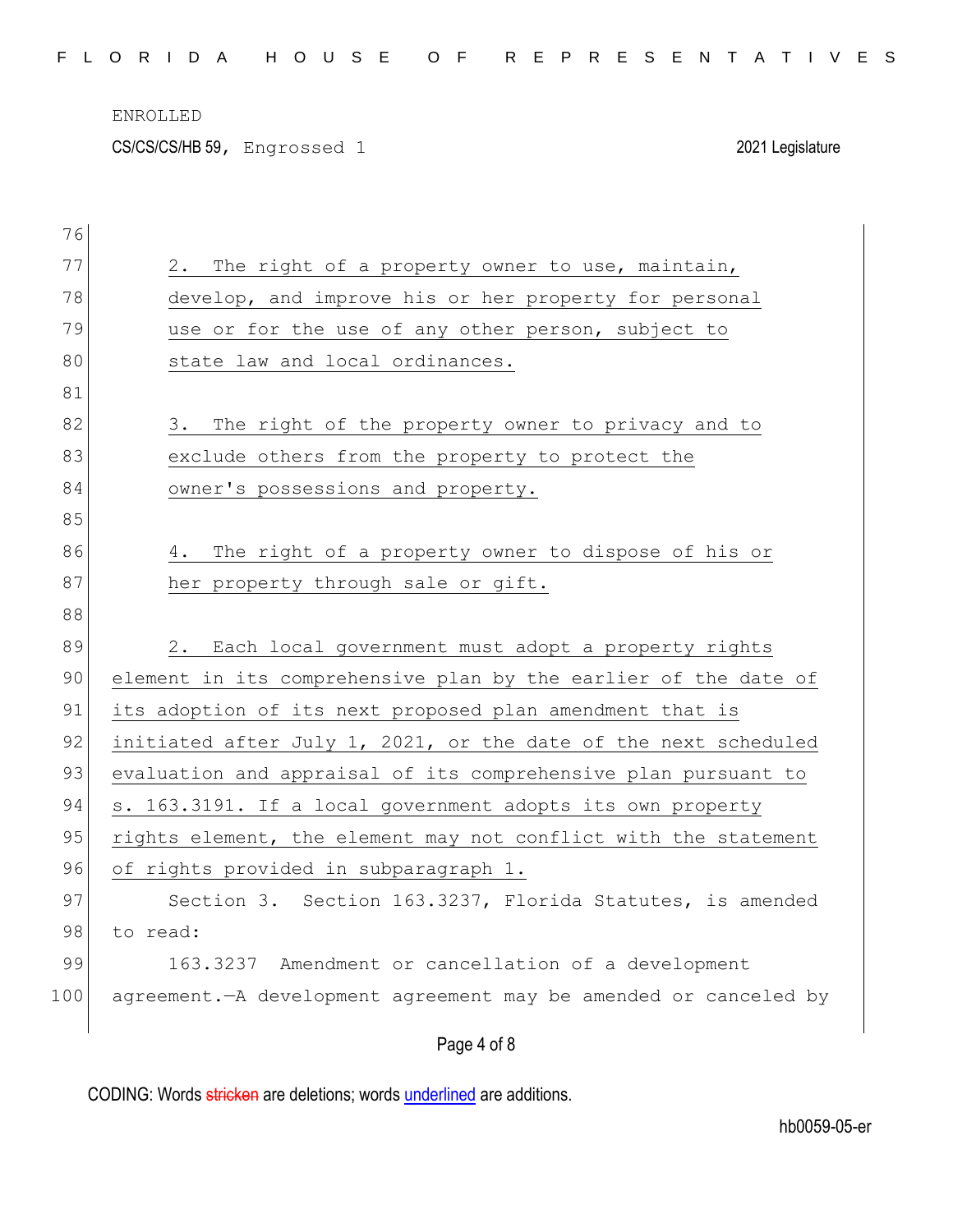101 mutual consent of the parties to the agreement or by their 102 successors in interest. A party or its designated successor in 103 interest to a development agreement and a local government may 104 amend or cancel a development agreement without securing the 105 consent of other parcel owners whose property was originally 106 subject to the development agreement, unless the amendment or 107 cancellation directly modifies the allowable uses or 108 entitlements of such owners' property. 109 Section 4. Subsection (4) of section 337.25, Florida 110 Statutes, is amended to read: 111 337.25 Acquisition, lease, and disposal of real and 112 personal property.-113 (4) The department may convey, in the name of the state, 114 any land, building, or other property, real or personal, which 115 was acquired under subsection (1) and which the department has 116 determined is not needed for the construction, operation, and 117 maintenance of a transportation facility. When such a 118 determination has been made, property may be disposed of through 119 negotiations, sealed competitive bids, auctions, or any other 120 means the department deems to be in its best interest, with due 121 advertisement for property valued by the department at greater 122 than \$10,000. A sale may not occur at a price less than the 123 department's current estimate of value, except as provided in 124 paragraphs  $(a) - (d)$ . The department may afford a right of first 125 refusal to the local government or other political subdivision

## Page 5 of 8

CODING: Words stricken are deletions; words underlined are additions.

hb0059-05-er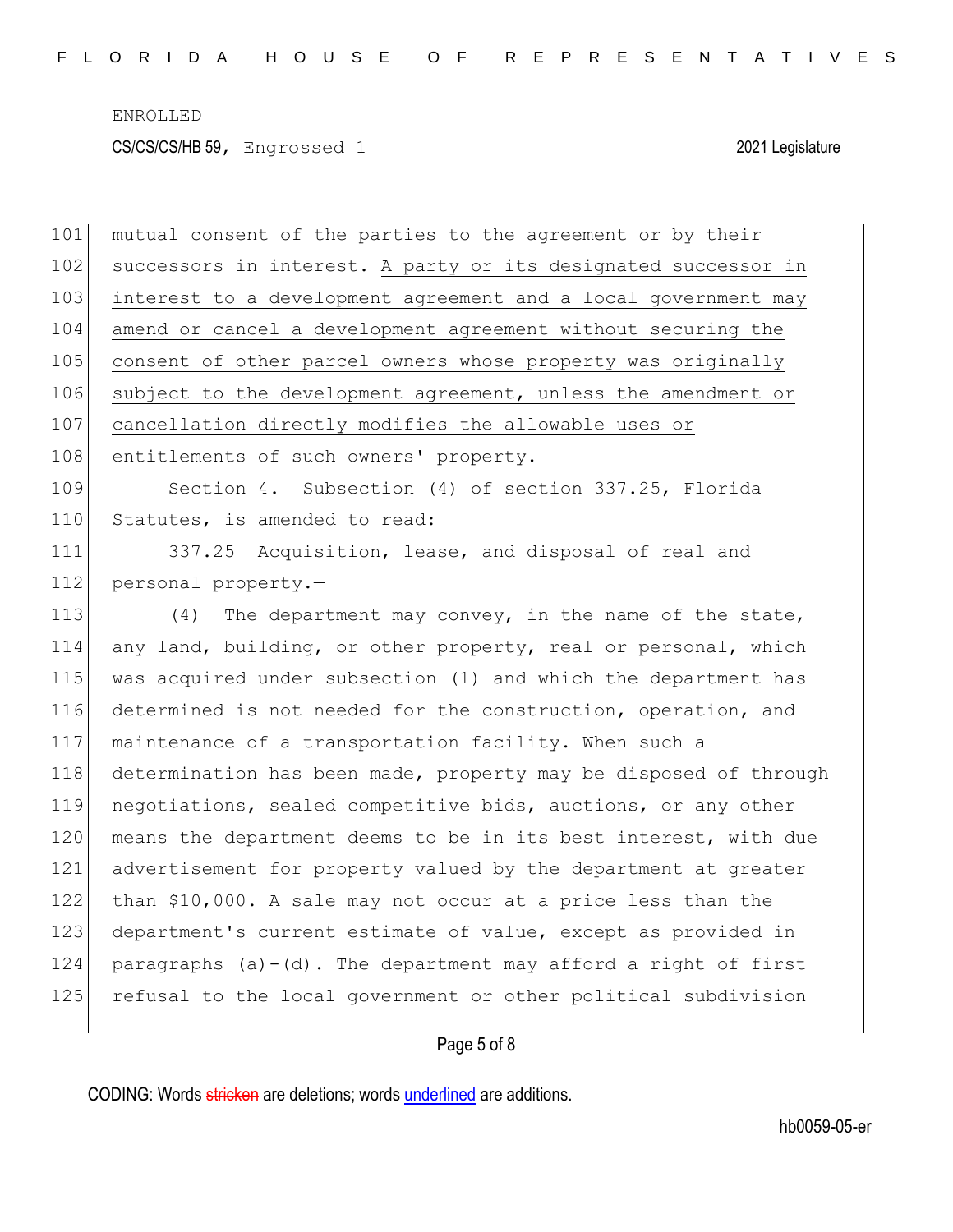126 in the jurisdiction in which the parcel is situated, except in a 127 conveyance transacted under paragraph (a), paragraph (c), or 128 paragraph (e). Notwithstanding any provision of this section to 129 the contrary, before any conveyance under this subsection may be 130 made, except a conveyance under paragraph (a) or paragraph  $(c)$ , 131 the department shall first afford a right of first refusal to 132 the previous property owner for the department's current 133 estimate of value of the property. The right of first refusal 134 must be made in writing and sent to the previous owner via 135 certified mail or hand delivery, effective upon receipt. The 136 right of first refusal must provide the previous owner with a 137 minimum of 30 days to exercise the right in writing and must be 138 sent to the originator of the offer by certified mail or hand 139 delivery, effective upon dispatch. If the previous owner 140 exercises his or her right of first refusal, the previous owner 141 has a minimum of 90 days to close on the property. The right of 142 first refusal set forth in this subsection may not be required 143 for the disposal of property acquired more than 10 years before 144 the date of disposition by the department. 145 (a) If the property has been donated to the state for

146 transportation purposes and a transportation facility has not 147 been constructed for at least 5 years, plans have not been 148 prepared for the construction of such facility, and the property 149 is not located in a transportation corridor, the governmental 150 entity may authorize reconveyance of the donated property for no

## Page 6 of 8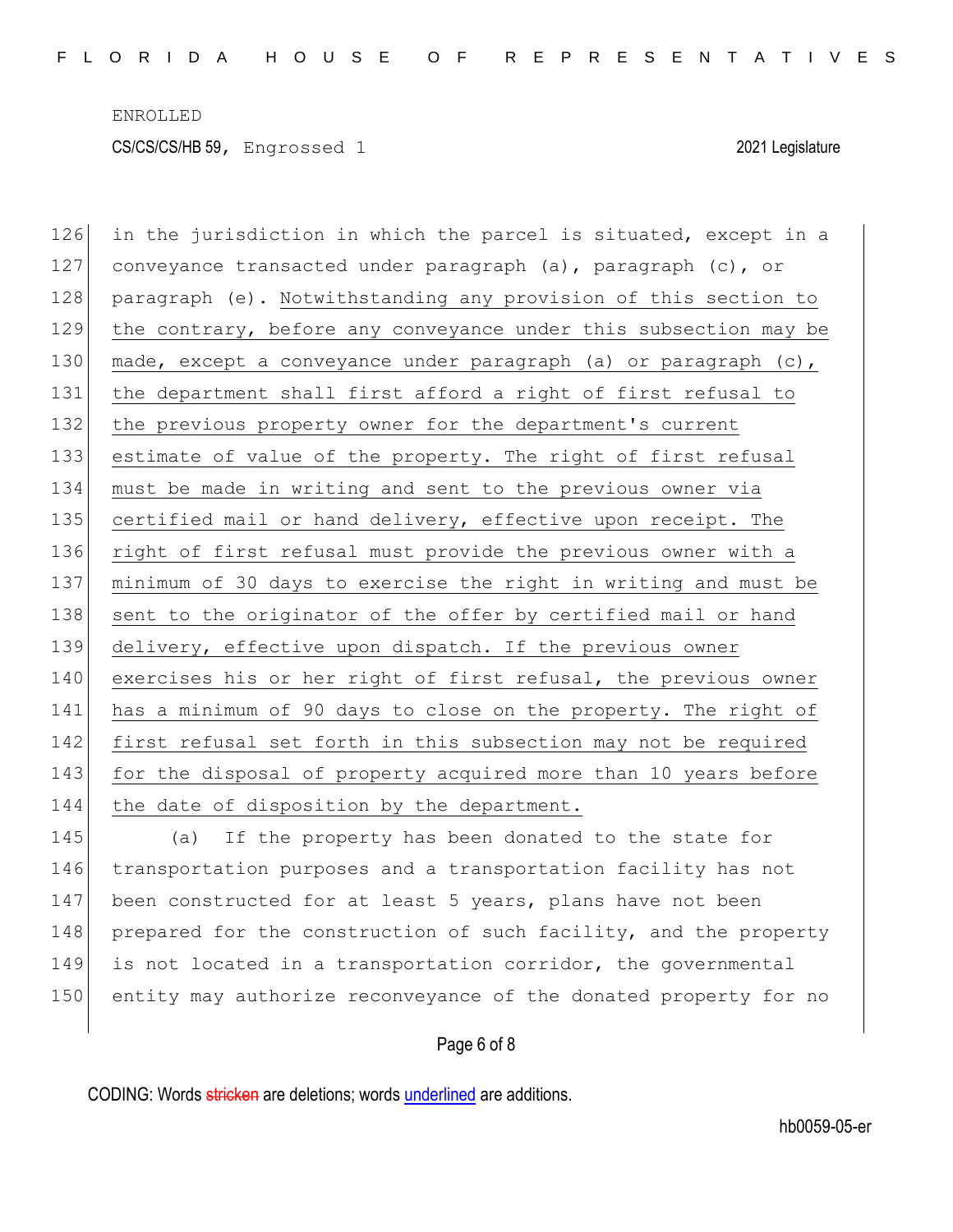151 consideration to the original donor or the donor's heirs, 152 successors, assigns, or representatives.

153 (b) If the property is to be used for a public purpose, 154 the property may be conveyed without consideration to a 155 governmental entity.

156 (c) If the property was originally acquired specifically 157 to provide replacement housing for persons displaced by 158 transportation projects, the department may negotiate for the 159 sale of such property as replacement housing. As compensation, 160 the state shall receive at least its investment in such property 161 or the department's current estimate of value, whichever is 162 lower. It is expressly intended that this benefit be extended 163 only to persons actually displaced by the project. Dispositions 164 to any other person must be for at least the department's 165 current estimate of value.

166 (d) If the department determines that the property 167 requires significant costs to be incurred or that continued 168 ownership of the property exposes the department to significant 169 liability risks, the department may use the projected 170 maintenance costs over the next 10 years to offset the 171 property's value in establishing a value for disposal of the 172 property, even if that value is zero.

173 (e) If, at the discretion of the department, a sale to a 174 person other than an abutting property owner would be 175 inequitable, the property may be sold to the abutting owner for

## Page 7 of 8